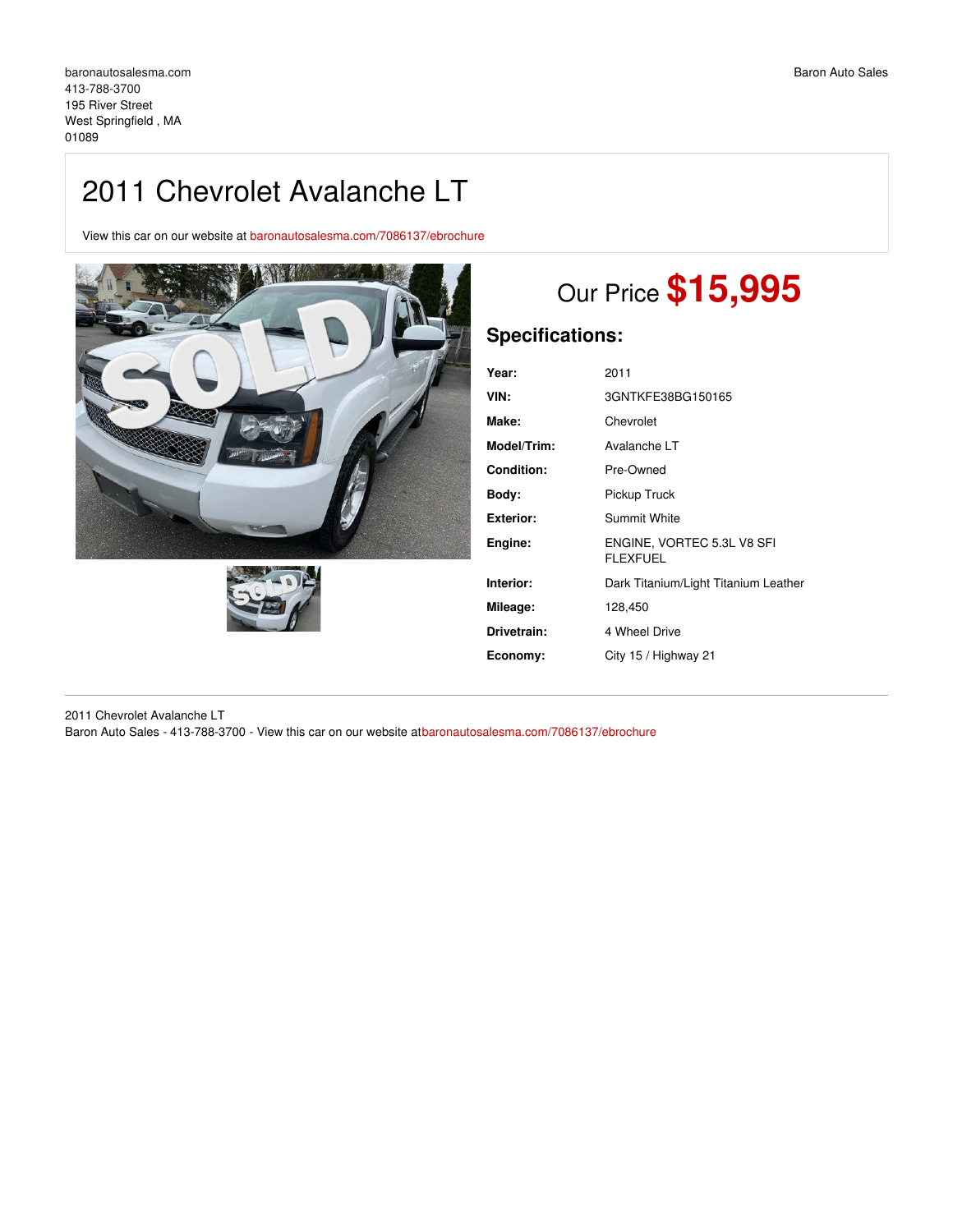

#### 2011 Chevrolet Avalanche LT

Baron Auto Sales - 413-788-3700 - View this car on our website at[baronautosalesma.com/7086137/ebrochure](https://baronautosalesma.com/vehicle/7086137/2011-chevrolet-avalanche-lt-west-springfield-ma-01089/7086137/ebrochure)

### **Installed Options**

#### **Interior**

- Power outlets 2 instrument panel-mounted auxiliary with covers, 12-volt (On vehicles equipped with (A95) front bucket seats or (AN3) front leather appointed buckets seats, also includes 1 outlet inside center console and 1 in rear of console)
- Remote vehicle starter system includes Remote Keyless Entry
- Seats, front bucket with (AG1) 6-way power driver and (AG2) front passenger seat adjusters, adjustable head restraints, (AM1) driver manual lumbar control, floor console and rear storage pockets
- Seats, rear 60/40 split-bench, 3-passenger, flip and fold with child seat top tether anchor
- Steering column, Tilt-Wheel, adjustable with brake/transmission shift interlock
- Steering wheel controls, mounted audio and cruise controls
- Steering wheel, leather-wrapped- Theft-deterrent system, vehicle, PASS-Key III
- Visors driver and front passenger and illuminated vanity mirrors, padded with cloth trim, extends on rod
- Warning tones headlamp on, key-in-ignition, driver and right-front passenger safety belt unfasten and turn signal on
- Windows, power with driver and front passenger Express-Down and lockout features
- Air conditioning, dual-zone automatic climate control with individual climate settings for driver and right-front passenger. Includes rear air conditioning outlets in center console when bucket seats are ordered
- Assist handles, front passenger and rear outboard
- Console, floor with storage area, cup holders and integrated second row audio controls
- Cruise control, electronic with set and resume speed Defogger, rear-window electric
- Door locks, power programmable with lockout protection
- Floor covering, color-keyed carpeting with (B58) carpeted floor mats- Headliner, cloth
- Instrumentation, analog with speedometer, fuel level, voltmeter, engine temperature, oil pressure and tachometer
- Lighting, interior with dome lamp, driver-and passenger-side door switch with delayed entry feature, cargo light, door handle or Remote Keyless Entry-activated illuminated entry and map lights in front and second seat positions
- Mirror, inside rearview manual day/night
- Pedals, power-adjustable for accelerator and brake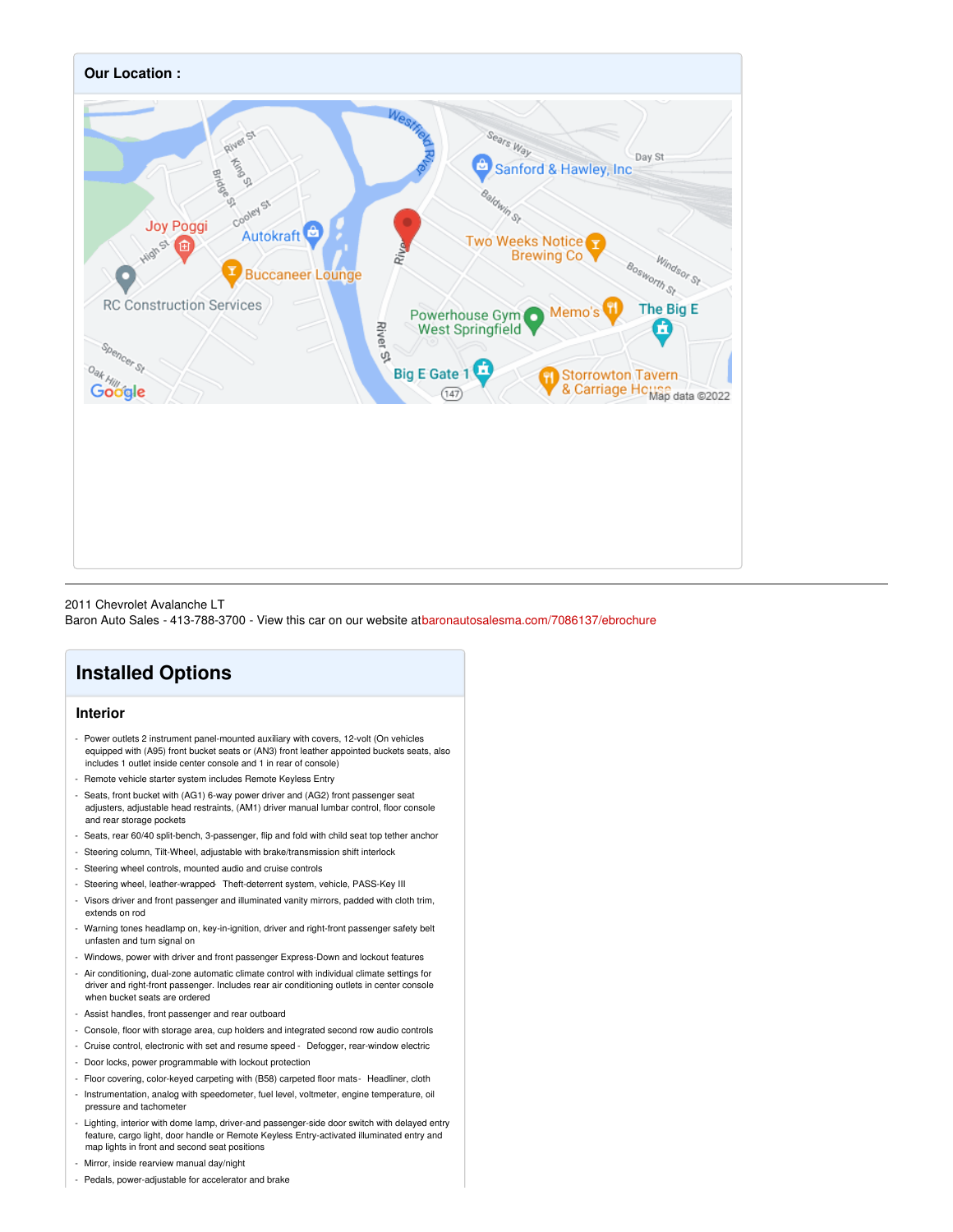#### **Exterior**

- Wheel, 17" (43.2 cm) full-size, aluminum spare (Requires 4WD models.)
- Wheels, 4-17" x 7.5" (43.2 cm x 19.1 cm) aluminum, 5-spoke with smooth surface and rectangular pockets (Requires (QAN) P265/70R17 touring all-season blackwall tires. Not available with (Z71) Off-Road Suspension Package)
- Tires, P265/70R17 touring, all-season, blackwall (Not available with (Z71) Off-Road Suspension Package)
- Tire, spare P265/70R17- Storage box, integrated top box with locks and lights
- Recovery hooks, front, frame-mounted (Included and only available with (Z71) Off-Road Suspension Package on 2WD Models. Standard on 4WD models)
- Pickup box mat, Black rubber- Moldings, bodyside, color-keyed
- Mirrors, outside heated power-adjustable, manual-folding, color-keyed
- Midgate, foldable door between cargo box and cab with a removable and stowable rear window
- Luggage rack side rails, roof-mounted, Black
- Luggage rack center rails, roof-mounted, Black
- Headlamps, dual halogen composite with automatic exterior lamp control and flash-to-pass feature
- Glass, Solar-Ray deep tinted (all windows except light tinted glass on windshield, driver and front passenger)
- Fog lamps, front, halogen- Fascia, rear color-keyed- Fascia, front color-keyed
- Door handles, color-keyed- Cargo cover, rear rigid, 3-piece composite, stowable onboard
- Assist steps, Dark Charcoal (Not available with (Z71) Off-Road Suspension Package)

#### **Safety**

- Power outlets 2 instrument panel-mounted auxiliary with covers, 12-volt (On vehicles equipped with (A95) front bucket seats or (AN3) front leather appointed buckets seats, also includes 1 outlet inside center console and 1 in rear of console)
- Remote vehicle starter system includes Remote Keyless Entry
- Seats, front bucket with (AG1) 6-way power driver and (AG2) front passenger seat adjusters, adjustable head restraints, (AM1) driver manual lumbar control, floor console and rear storage pockets
- Seats, rear 60/40 split-bench, 3-passenger, flip and fold with child seat top tether anchor
- Steering column, Tilt-Wheel, adjustable with brake/transmission shift interlock
- Steering wheel controls, mounted audio and cruise controls
- Steering wheel, leather-wrapped- Theft-deterrent system, vehicle, PASS-Key III
- Visors driver and front passenger and illuminated vanity mirrors, padded with cloth trim, extends on rod
- Warning tones headlamp on, key-in-ignition, driver and right-front passenger safety belt unfasten and turn signal on
- Windows, power with driver and front passenger Express-Down and lockout features
- Air conditioning, dual-zone automatic climate control with individual climate settings for driver and right-front passenger. Includes rear air conditioning outlets in center console when bucket seats are ordered
- Assist handles, front passenger and rear outboard
- Console, floor with storage area, cup holders and integrated second row audio controls
- Cruise control, electronic with set and resume speed Defogger, rear-window electric
- Door locks, power programmable with lockout protection
- Floor covering, color-keyed carpeting with (B58) carpeted floor mats- Headliner, cloth
- Instrumentation, analog with speedometer, fuel level, voltmeter, engine temperature, oil pressure and tachomete
- Lighting, interior with dome lamp, driver-and passenger-side door switch with delayed entry feature, cargo light, door handle or Remote Keyless Entry-activated illuminated entry and map lights in front and second seat positions
- Mirror, inside rearview manual day/night
- Pedals, power-adjustable for accelerator and brake

#### **Mechanical**

- Alternator, 145 amps
- Battery, heavy-duty 600 cold-cranking amps, maintenance-free with rundown protection and retained accessory power
- Brakes, 4-wheel antilock, 4-wheel disc- Differential, heavy-duty locking rear
- Engine, Vortec 5.3L V8 SFI FlexFuel with Active Fuel Management, capable of running on unleaded or up to 85% ethanol (with gas - 320 hp [239 kW] @ 5400 rpm, 335 lb-ft of torque [454 N-m] @ 4000 rpm, with E85 ethanol - 326 hp [243 kW] @ 5300 rpm, 348 lb-ft of torque [472 N-m] @ 4400 rpm), aluminum block (Requires 4WD models.)
- Four wheel drive GVWR, 7200 lbs. (3266 kg) (Requires CK10936 models)
- Key, single, 2-sided
- Rear axle, 3.08 ratio (Not available with (K5L) heavy-duty trailering package)
- Steering, power- Suspension, front coil-over-shock with stabilizer bar
- Suspension, rear multi-link with coil springs
- Trailering equipment includes trailering hitch platform, 7-wire harness with independent fused trailering circuits mated to a 7-way sealed connector and (VR4) 2" trailering receiver
- Transfer case, active, single-speed does not include neutral and cannot be dinghy towed